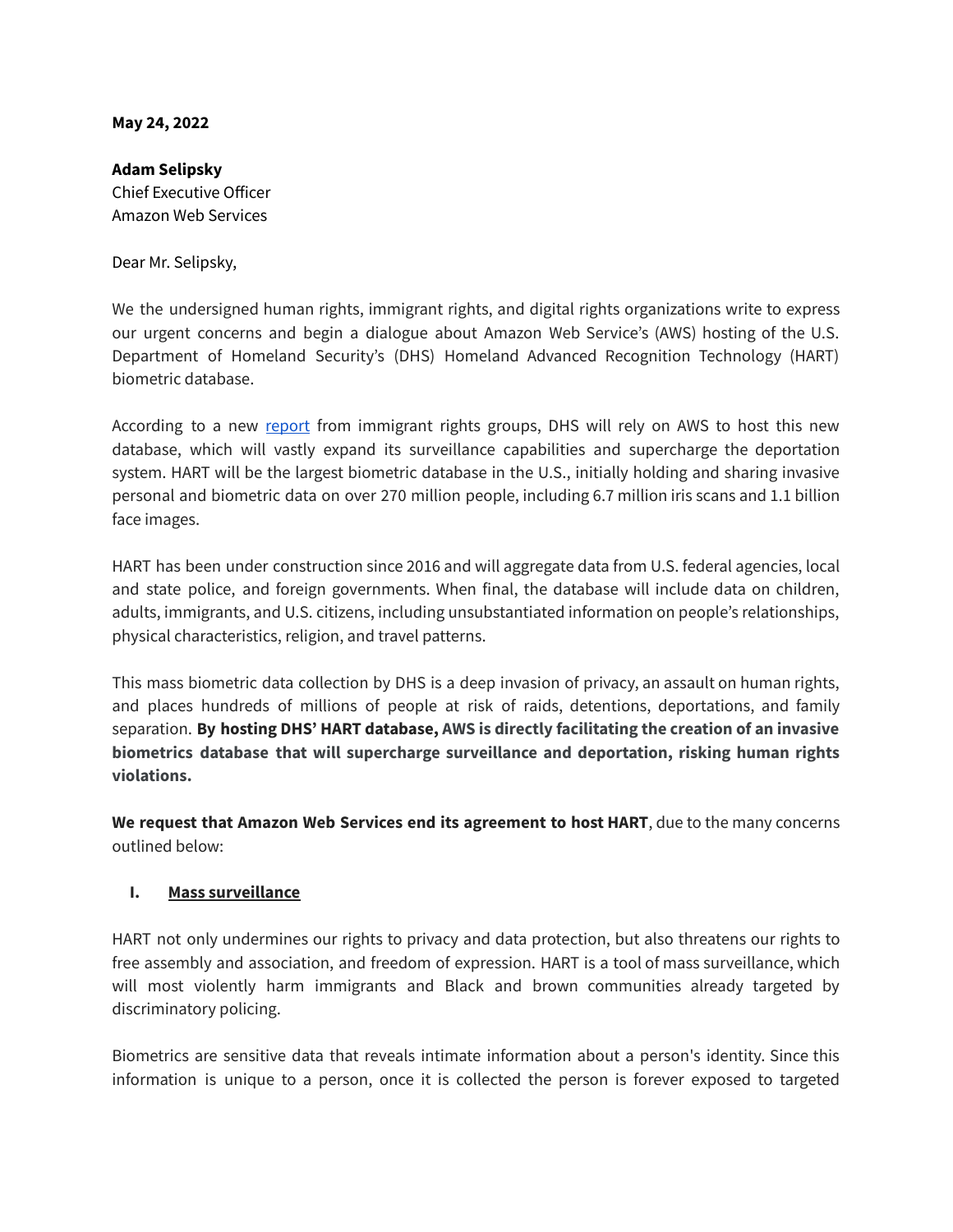surveillance —causing irreparable harm. This threatens the human rights of government dissenters, and all our rights to protest, assemble, associate, and live our daily lives.

In addition to immigration authorities, DHS plans to make HART interoperable with several U.S. federal agencies, UNHCR, and foreign governments. Right now, DHS is amassing massive amounts of biometric data on people in countries across Latin America and the Caribbean, as the U.S. government continues to externalize its borders and train foreign immigration officers. To date, the  $\underline{\mathsf{U.S.}}$  $\underline{\mathsf{U.S.}}$  $\underline{\mathsf{U.S.}}$ [government](https://justfutureslaw.org/wp-content/uploads/2021/04/HART-Appropriations-2022.pdf) has been training officers in Mexico, El Salvador, Guatemala, the Dominican Republic, Jamaica, and the [Bahamas](https://justfutureslaw.org/wp-content/uploads/2021/04/HART-Appropriations-2022.pdf) to collect biometric information of people seeking to immigrate to the United States — all of this data would be stored in the HART database on AWS servers.

## **II. Discrimination**

HART also undermines our rights to equality and non-discrimination. This is because collecting sensitive information makes it possible to develop incredibly detailed profiles of people, including everything from race to eye color to ancestry. This will fuel the existing policing and targeting of noncitizens and communities of color in discriminatory ways.

For example, DHS could leverage HART to target criminalized communities by using iris scanners. This has already happened across the U.S. and along the U.S.-Mexico border. ICE — which *Georgetown's Center on Privacy and Technology* calls a "domestic [surveillance](https://americandragnet.org/) agency" — has used biometric scanners, such as the ["EDDIE"](https://justfutureslaw.org/wp-content/uploads/2020/11/EDDIE-report-PDF-revised-final.pdf) app, to racially profile people for arrests and deportation. What's more, this technology and its data sharing impacts the rights of [migrants](https://www.flipsnack.com/justfutures/targeted-but-not-silenced/full-view.html) and their families who disproportionately face retaliation, injury, and other harm by immigration authorities.

# **III. Data protection risks**

The HART database is rife with data protection concerns, as DHS's own Office of Biometric Identity Management's HART Privacy Impact Assessment makes [abundantly](https://www.dhs.gov/sites/default/files/publications/privacy-pia-obim004-hartincrement1-february2020_0.pdf) clear. These risks are exacerbated given there is no comprehensive federal data protection law in the United States. Our main data protection concerns include:

**No informed consent:** DHS acknowledges that people will not be able to fully consent to DHS collecting, storing, and sharing their data through HART. In many if not most cases, DHS will store people's personal and biometric data in HART without their knowledge.

**Inaccurate and assumed data:** DHS claims it "cannot ensure [accuracy"](https://www.dhs.gov/sites/default/files/publications/privacy-pia-obim004-hartincrement1-february2020_0.pdf) and quality of the data in HART, since it says it does not actually own the data in the system. DHS officers and non-DHS data providers will also be able to enter unsubstantiated information about people's encounters, personal relationships, political affiliations, and religious activities, with little oversight or confirmation. Data may also come from private companies that already contract with DHS and ICE, including [Clearview](https://www.theverge.com/2022/2/9/22925094/clearview-facial-recognition-dhs-doj-justice-interior-pentagon) AI and data broker [LexisNexis,](https://theintercept.com/2021/04/02/ice-database-surveillance-lexisnexis/) which have been criticized for human rights violations and inaccuracies in data. In addition, there is significant racial bias inherent to biometric data [collection](https://www.washingtonpost.com/technology/2019/12/19/federal-study-confirms-racial-bias-many-facial-recognition-systems-casts-doubt-their-expanding-use/).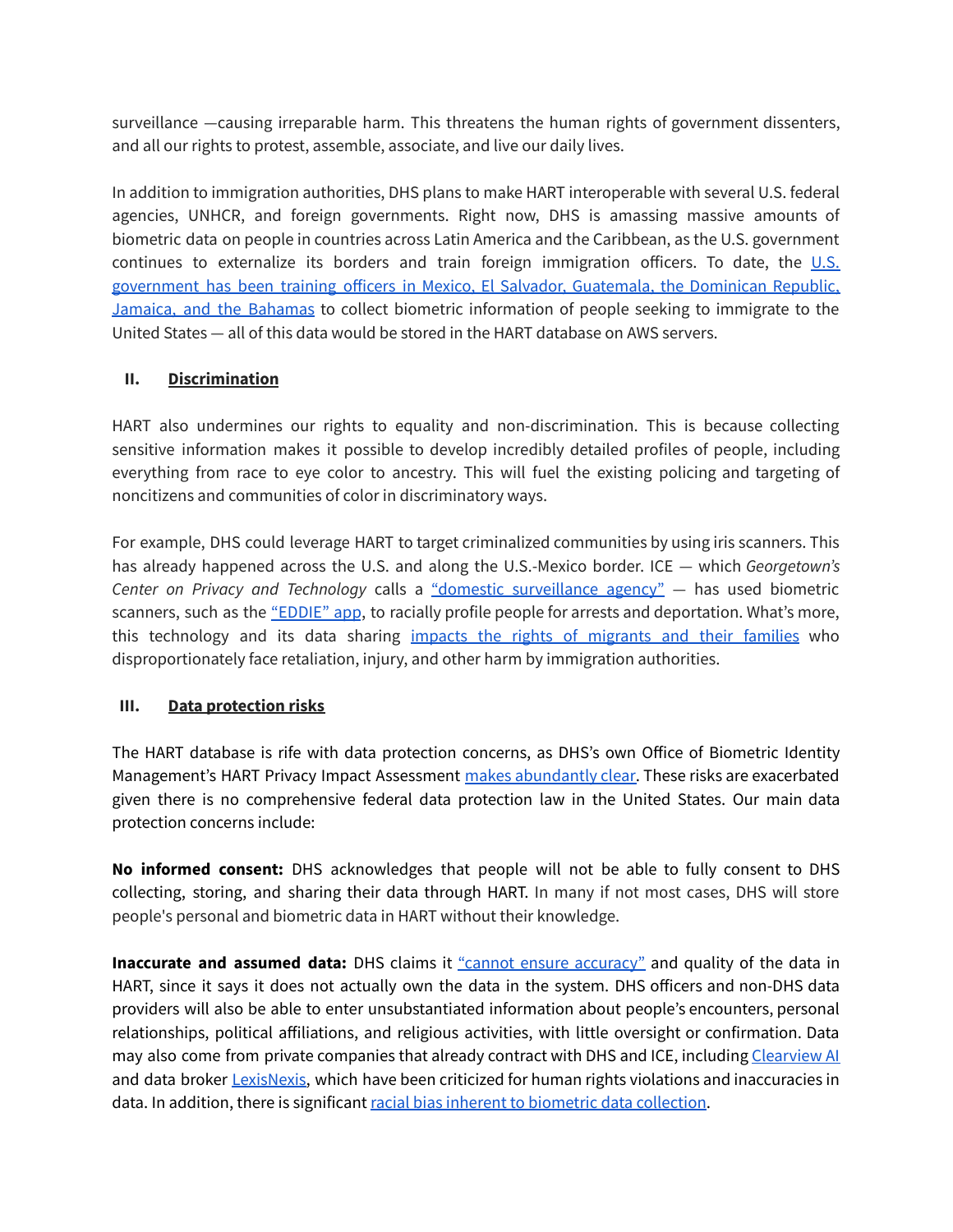**Unacceptable data retention:** HART will [retain](https://www.dhs.gov/sites/default/files/publications/privacy-pia-obim004-hartincrement1-february2020_0.pdf) data for at least 75 years, and information may never be deleted.

**Risks of rampant data sharing:** HART's data will be shared with various local, state, tribal, and other federal agencies, as well as some foreign governments, but DHS has refused to share full information about these data sharing agreements.

**No real methods for redress:** People whose data is collected and stored in HART do not have an accessible way to challenge or correct erroneous biometric and biographic information.

These concerns lead us to ask several pressing questions to Amazon Web Services:

- **● Did you perform a human rights due diligence before agreeing to host the HART database?**
- **● What steps, if any, have you taken to identify, address, and mitigate the human rights risks of hosting sensitive biometric data? What steps will AWS take in case of human rights violations associated with the HART database?**
- **● Are there any agreements on liabilities regarding the information AWS hosts? Do your agreements include any provisions on human rights obligations?**

As outlined in the UN Guiding Principles on Business and Human Rights, private companies have a duty to respect and promote people's human rights. AWS is no exception. **This is a critical moment for your company to live up to its [commitments](https://sustainability.aboutamazon.com/people/human-rights/principles) and end AWS' agreement to host HART. This would help ensure that AWS does not support and facilitate dangerous technology that puts people's privacy, security, and other fundamental rights at risk.**

We ask you to begin a constructive dialogue by meeting with us to discuss our concerns and by publicly responding to this letter by June 7.

Your policies and practices have an indelible impact on society. We encourage you to prioritize people's lives and well-being over your profit margins.

Signed,